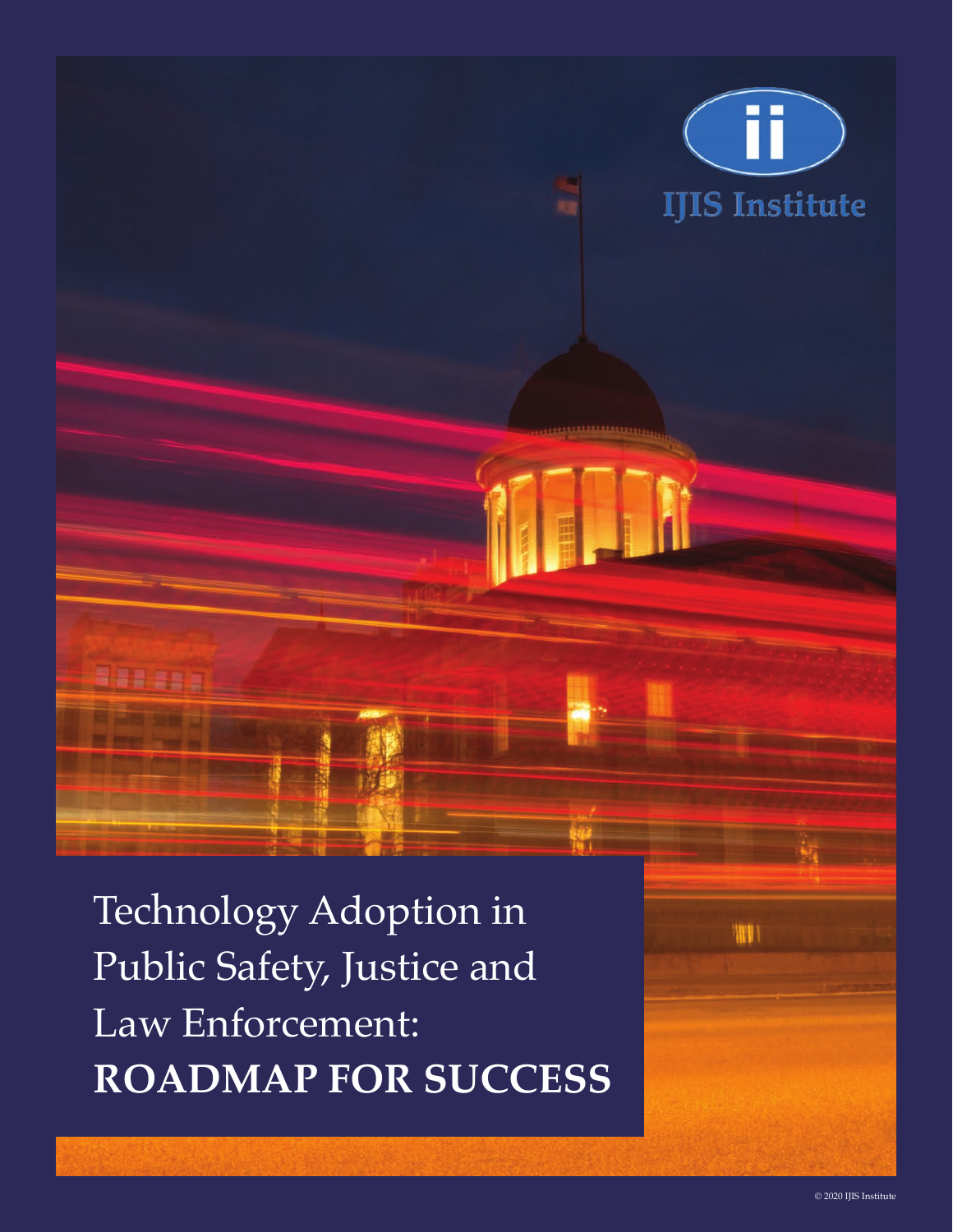# **Acknowledgements**

This document is a product of the IJIS Institute; a private nonprofit alliance working to promote and enable technology in the public sector and expand the use of information to maximize safety, efficiency, and productivity.

# **IJIS Mission**

To drive public sector technology innovation and empower information sharing to promote safer and healthier communities.

# **IJIS Technology and Architecture Committee**

**Tom Carlson** *Tom Carlson Consulting*

**Steve O'Connor** *NG9-1-1and Communications Center Operations*

**Collin Evans** *Analysts International Corporation*

**Anil K. Sharma**  *IBM*

**Barbara Holmes** *National Center for State Courts*

**Gerald L. Ward** *MTG Management Consultants L.L.C.*

**Bob Kaelin** *MTG Management Consultants L.L.C.*

**Cory Woods** *County of Nevada*

**Dave McClure** *Police Executive Research Forum* **Comments and Questions** 



Your comments and questions are welcome! Please contact the IJIS Institute at **info@ijis.org** or **1-703-726-3697**.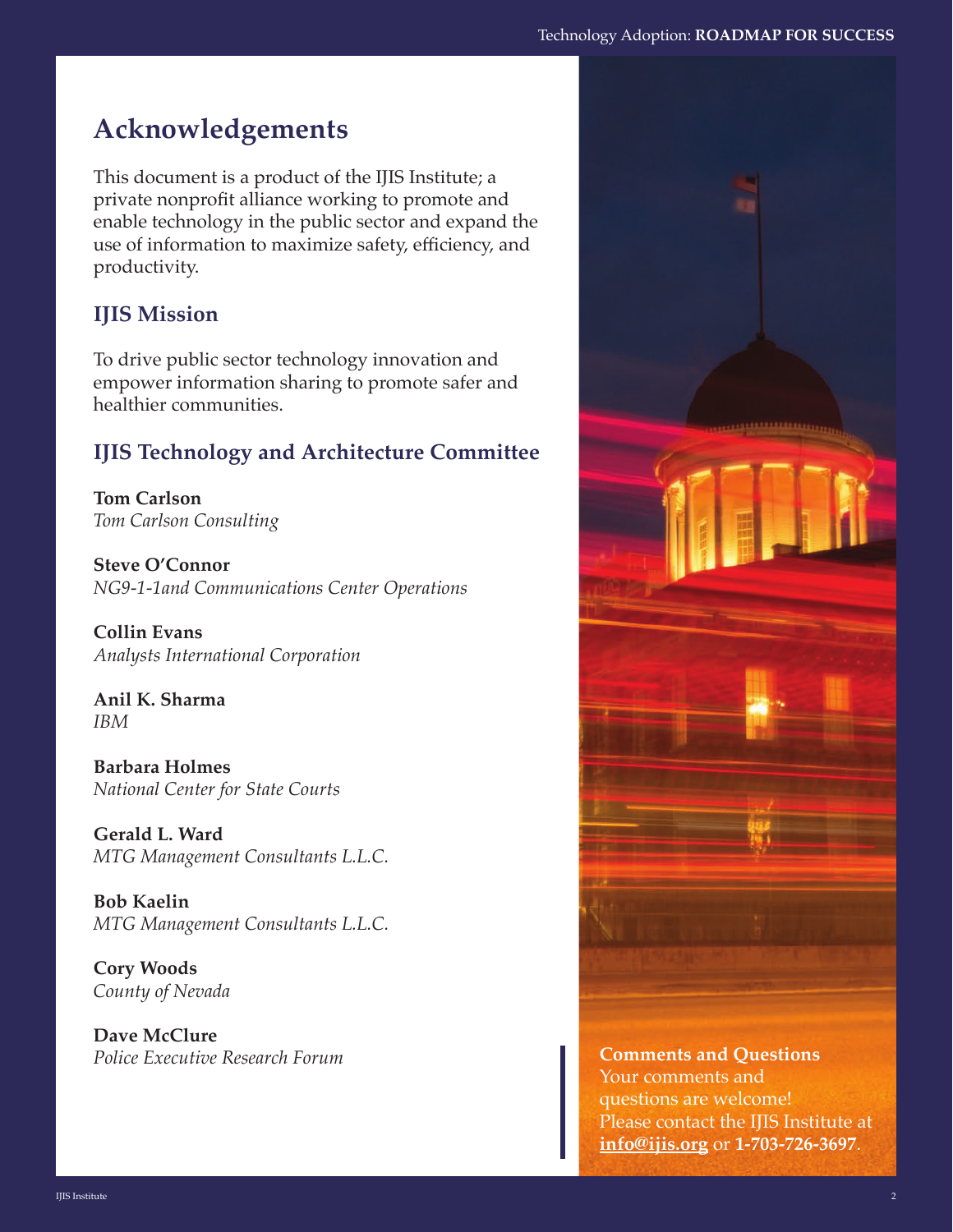# **Table of Contents**

| $\mathbf{1}$   | Introduction                                                | $\overline{4}$ |
|----------------|-------------------------------------------------------------|----------------|
| $\overline{2}$ | Current Activities in the Government Market                 | $\overline{4}$ |
| 3              | <b>Adoption Roadmap</b>                                     | 5              |
| 3.1            | Step 1: Assess Your Current Mission Needs and Gaps          | 5              |
| 3.2            | Step 2: Assess Target Technology                            | 6              |
| 3.3            | Step 3: Assess Organizational Readiness                     | 6              |
| 3.3.1          | Assess Personnel Readiness and Needs                        | 6              |
| 3.3.2          | Assess the Changes that May be Needed to Current Processes  | 7              |
| 3.3.3          | <b>Assess Data Needs</b>                                    | $\overline{7}$ |
| 3.3.4          | Assess Potential Locations and Facilities Changes and Needs | 7              |
| 3.3.5          | Assess Supporting Technologies Needs                        | 7              |
| 3.3.6          | Assess Need for Policy and Regulations Changes              | 8              |
| 3.3.7          | Assess Operational Funding Requirements and Sources         | 8              |
| 3.4            | Step 4: Develop Business Case                               | 8              |
| 3.5            | Step 5: Develop Governance Structure and Operations Plan    | 9              |
| 3.6            | Step 6: Develop Technology Implementation Plan              | 9              |
| 4              | Summary and Looking Forward                                 | 9              |
|                |                                                             |                |

# **Table of Exhibits**

- **Ex. 1** Capital Planning and Investment Control Process Example **4**
- **Ex. 2** Technology Adoption Roadmap **5**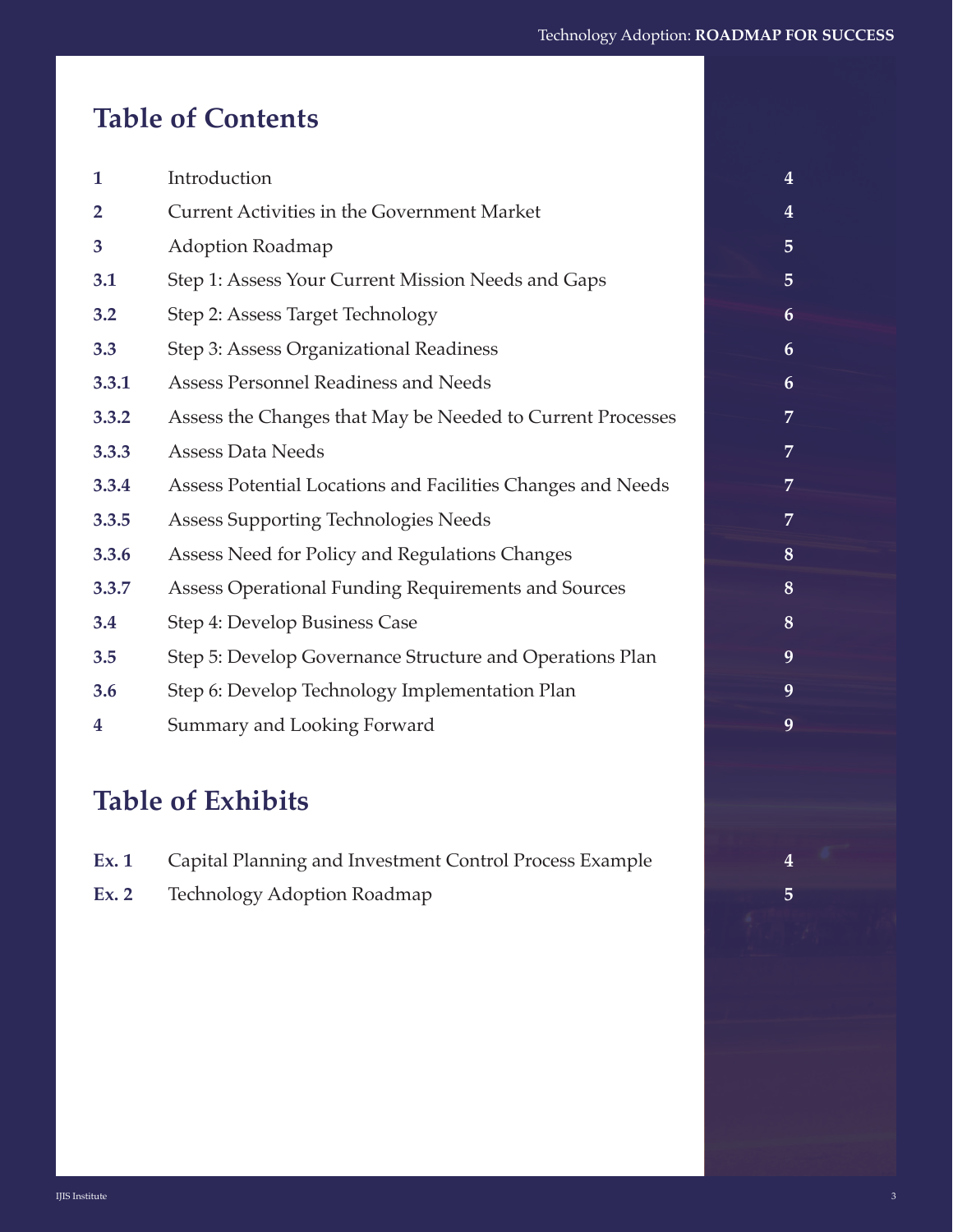# **Introduction**

The IJIS Institute's Technology and Architecture Committee (ITAC) is chartered with providing information to industry and practitioners regarding technologies, architectures, and standards that enable the successful adoption of technology in order to better meet their operational missions. Technology adoption is a discipline that crosses the criminal justice (Law Enforcement, Corrections, Courts), homeland security and public safety (Fire, EMS, Emergency Management) domains. The ITAC has developed this position paper on technology adoption for the benefit of our practitioners in these specific domains.

The organization of this paper is as follows:

- Section 2 provides a background with respect to some of the current activities with other Government entities in this space
- Section 3 presents an adoption roadmap. This section is the essence of the document.
- Section 4 discusses next steps.

# **Current Activities in the Government Market**

Most public sector organizations utilize a variant of the Capital Planning and Investment Control (CPIC) framework to help manage and govern technology adoption.

*Exhibit 1. Capital Planning and Investment Control Process Example*



A representative process from OMB is provided at: https://www.whitehouse.gov/sites/ whitehouse.gov/files/omb/assets/egov\_docs/fy19\_it\_budget\_guidance.pdf.

**1**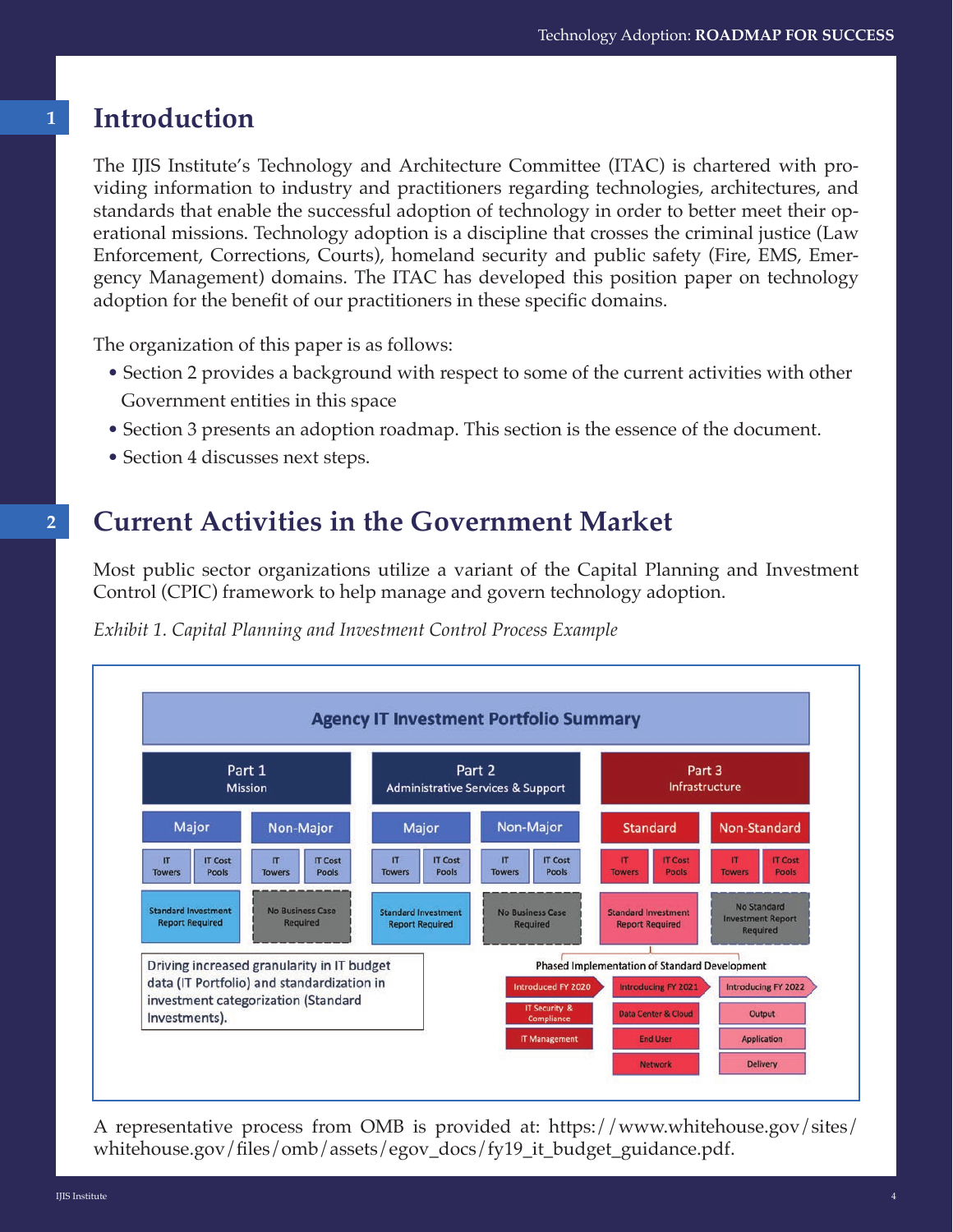# **Adoption Roadmap**

As an organization looks to adopt and utilize new technologies, it needs to go through a set of steps to ensure that the technology acquisition, adoption and ongoing operations will be smooth across the entire organization. These steps cross mission, financial, policy, operational and personnel domains, and are detailed in the paragraphs that follow.

The approach taken below is one that, given a specific technology under consideration, walks the reader through the set of steps required to successfully adopt said technology in a public sector organization.





# **Step 1: Assess Your Current Mission Needs and Gaps**

Public sector organizations have specific, well defined missions and associated needs. As the landscape changes, gaps are created in the organization's capability to execute its stated mission. The idea here is to identify such performance gaps – gaps that a set of technologies or capabilities may address. Some of the drivers of mission gaps could include:

- An organization's need to be more effective and efficient in order to meet budgetary constraints.
- Changing mission and strategies. An organization may have expanded its mission for any number of reasons such as organizational changes, organizational consolidation, changing social & economic climate, etc.
- New legal landscape that requires additional capabilities. New legislative or executive mandates may require an organization to perform additional functions.
- New technologies that change the mission. For example, in the cybersecurity space, new hacker capabilities/tooling may require law enforcement to adopt additional tooling in order to be effective.
- A related technology adoption may require additional capabilities/functions in order to successfully support that technology. For example, wide adoption of a new DNA fingerprinting technology may require additional data storage and storage management.

The above list is not an exhaustive list but an illustration of some of the possible drivers. The key focus of this step is to clearly understand what the gaps are in an organization's ability to effectively deliver on its mission.

**3**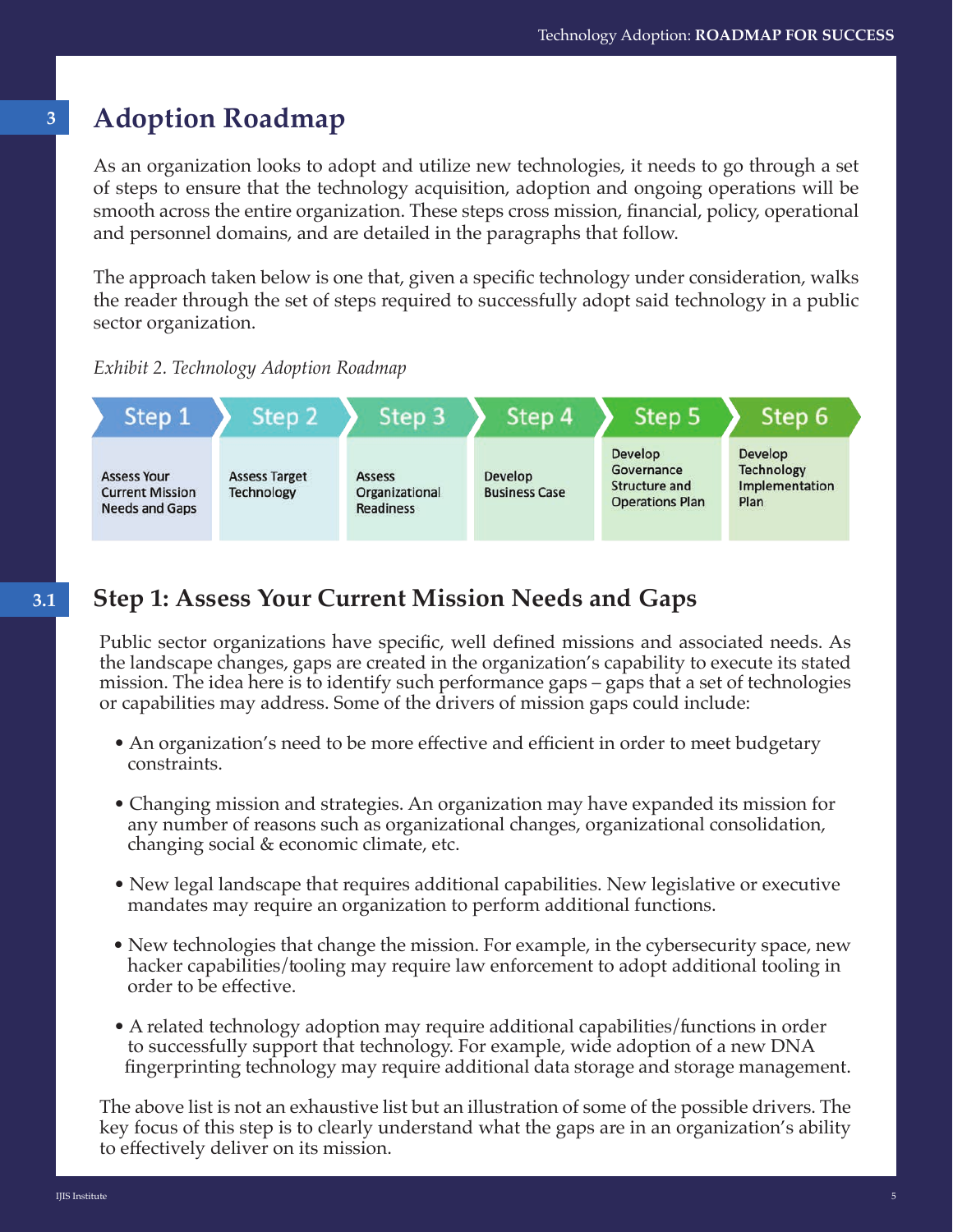# **3.2 Step 2: Assess Target Technology**

Once an organization is able to articulate the gaps and needs, the organization is ready to assess a potential technology's ability to fill those gaps. The process for assessing a potential technology's ability to meet an organization's needs is often unique to an organization. Organizational leaders need to ensure that a potential technology's ability to meet one or more gaps is assessed and that they agree with this assessment.

## **Step 3: Assess Organizational Readiness**

Once an organization's gaps are articulated and it has been determined that the specific technology under consideration fills one or more of the gaps, the organization now needs to assess its ability to acquire, deploy, sustain, and maintain the specific technology. This organizational readiness assessment is done through different organization dimensions:

- People / Personnel
- Business Processes
- Data Collection Processing & Retention
- Locations / Facilities
- Supporting Technologies
- Policies and Regulations
- Ongoing Operational Funding

These are discussed in the paragraphs that follow.

#### **Assess Personnel Readiness and Needs**

The objective of this task is to assess the "people and personnel" dimension of the organization and address elements such as:

- Will we need additional personnel to support this new technology? If so, how many and with what skill sets?
- What additional training programs, if any, will we need to put into place?
- Will we need to create a new sub-organization/unit in order to support this new technology? If so, what will that need to look like?
- Have we exceeded the "tolerance threshold" for how much innovation our staff can "absorb" in a given timeframe? Are our people "burning out"?

### **3.3.2 Assess the Changes that May be Needed to Current Processes**

The objective of this task is to assess the "process" dimension of the organization and address elements such as:

- Will we need additional processes to support this new technology? If so, what are those processes and what functions will they perform?
- If this technology is replacing an existing technology, will additional processes need to be created to address the "negative space" created by adopting this new technology?

**3.3**

**3.3.1**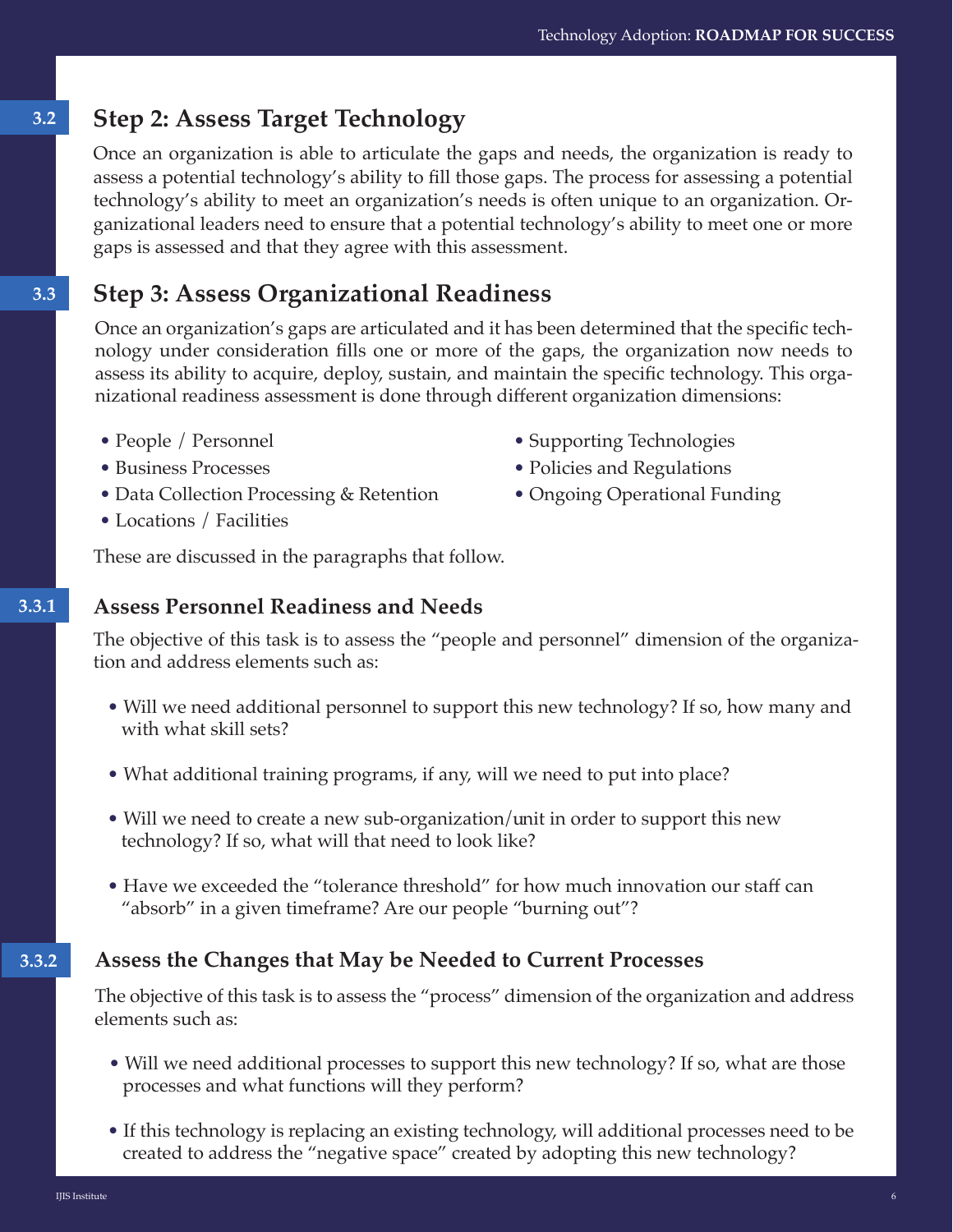#### **3.3.3 Assess Data Needs**

The objective of this task is to assess the "data" dimension of the organization and address elements such as:

- What additional data elements will be required to support this new technology?
- How will data be collected and/or processed?
- Do we have sufficient capacity to handle/manage this new data? If not, what will be needed? What options are available for the additional capacity?
- If this technology is replacing an existing technology, have we addressed the input/out put data needs of the organization? In other words, if certain data sets/elements were being utilized by the prior technology, have we addressed this specific data need?

### **3.3.4 Assess Potential Locations and Facilities Changes and Needs**

The objective of this task is to assess the "location" dimension of the organization and address elements such as:

- Will we need additional facilities to support this new technology? If so, how many and what functions will they perform?
- Do we have sufficient project facilities to address the technology adoption and operational/ongoing facilities needs?

### **3.3.5 Assess Supporting Technologies Needs**

The objective of this task is to assess the "supporting technologies" dimension of the organization and address elements such as:

- What additional supporting technologies will be required to support this new technology?
- Have we accounted for the supporting technologies in our current delivery capability? In our current funding profile? If not, what is needed?

### **3.3.6 Assess Need for Policy and Regulations Changes**

The objective of this task is to assess the "policy and regulations" dimension of the organization and address elements such as:

- What additional policies and/or regulations are required to support this new technology?
- Have we accounted for these yet? Are the policy makers/organizational executives aware of what directives need to be issued?
- Do policy changes drive additional needs? Require additional budgets?

IJIS Institute and the contract of the contract of the contract of the contract of the contract of the contract of the contract of the contract of the contract of the contract of the contract of the contract of the contrac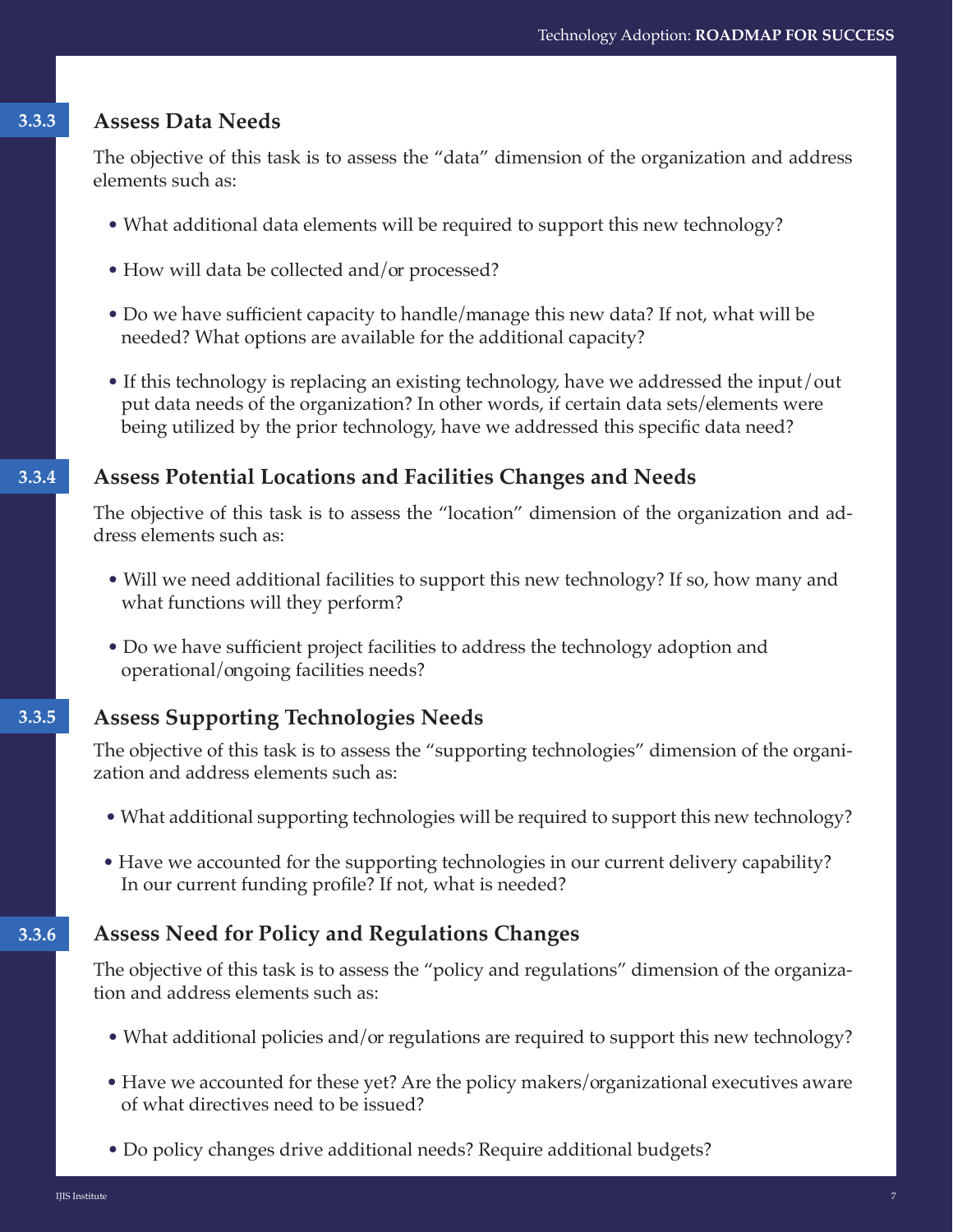### **3.3.7 Assess Operational Funding Requirements and Sources**

The objective of this task is to assess the "operational funding" dimension of the organization and address elements such as:

- What additional policies and/or regulations are required to support this new technology?
- Have we accounted for these funds? Do we have approvals?
- Have we included these additional funds in our budget planning process and subsequent budget requests?

# **3.4 Step 4: Develop Business Case**

Once the organization has been assessed and a decision is made to move forward, a business case needs to be developed. All of the elements of step 3 provide the necessary input into the business case. Additional care is needed to address the organization's policies with respect to the content of business cases. Some of these are:

- What problem are we trying to solve?
- What are the available alternatives?
- What implementation options are being proposed?
- What is a milestone schedule for implementation?
- What types of resources are needed for both implementation and operations?
- What does the summary of the cost/benefit analysis based on the current state look like?
- What are the high-level risks?
- What is the summary of the spend plan?

# **3.5 Step 5: Develop Governance Structure and Operations Plan**

As the technology implementation is being completed, the operational management teams would develop an operations plan along with the a governance structure for the technology. All of the elements of step 3 provide the necessary input into the operations plan and governance. Typically, the Operations Plan addresses:

- Program definition and scope;
- Personnel needs and management;
- Non-personnel resources;
- Operational support and maintenance;
- Program risks and risk management plan; and,
- Program budget management.